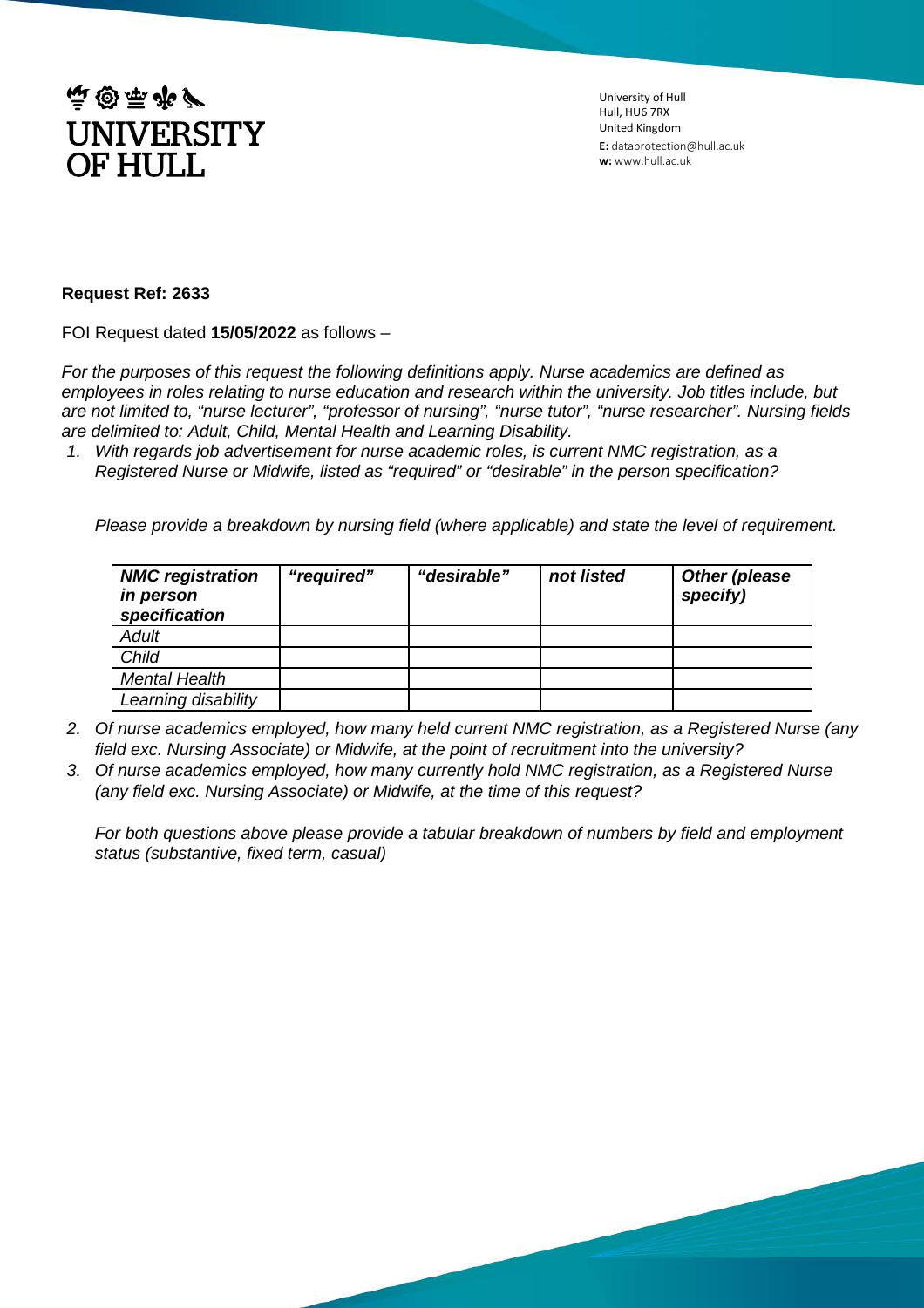| <b>Number of nurse</b><br>academics by their<br>primary field | <b>Substantive</b><br>contract | <b>Fixed term</b><br>contract | <b>Casual</b><br>contract | <b>Total</b> |
|---------------------------------------------------------------|--------------------------------|-------------------------------|---------------------------|--------------|
| Adult<br><b>NMC</b> registered                                |                                |                               |                           |              |
| Adult<br>Not NMC registered                                   |                                |                               |                           |              |
| <b>Child</b><br><b>NMC</b> registered                         |                                |                               |                           |              |
| Child<br>Not NMC registered                                   |                                |                               |                           |              |
| <b>Mental Health</b><br><b>NMC</b> registered                 |                                |                               |                           |              |
| <b>Mental Health</b><br>Not NMC registered                    |                                |                               |                           |              |
| <b>Learning Disability</b><br><b>NMC</b> registered           |                                |                               |                           |              |
| <b>Learning Disability</b><br>Not NMC registered              |                                |                               |                           |              |

The Freedom of Information Act requires that this request is dealt with in a manner that is motive and applicant blind. A disclosure under this legislation is considered a disclosure to the world and is considered to be on the basis that it is in the public interest.

## **Response**

1. With regards job advertisement for nurse academic roles, is current NMC registration, as a Registered Nurse or Midwife, listed as "required" or "desirable" in the person specification?

Please provide a breakdown by nursing field (where applicable) and state the level of requirement.

**NMC registration is listed as 'required' on all job applications for academic nurses/midwives as our staff have to be NMC registered to be recruited. We do not recruit to specific roles such as Nurse (Adult) or Nurse (Child), as our staff run modules/provide support across the range of our Nursing and Midwifery programmes.**

2. Of nurse academics employed, how many held current NMC registration, as a Registered Nurse (any field exc. Nursing Associate) or Midwife, at the point of recruitment into the university?

**All of our nurse/midwife academics are NMC registered at the point of recruitment to the University of Hull. Staff employed are as follows:**

| <b>Academic Year</b>       | Nurse/midwife academics employed |
|----------------------------|----------------------------------|
| 2016/17 (as at 31/07/2017) | 64                               |
| 2017/18 (as at 31/07/2018) | 62                               |
| 2018/19 (as at 31/07/2019) | 60                               |
| 2019/20 (as at 31/07/2020) | 64                               |
| 2020/21 (as at 31/07/2021) | 64                               |

3. Of nurse academics employed, how many currently hold NMC registration, as a Registered Nurse (any field exc. Nursing Associate) or Midwife, at the time of this request?